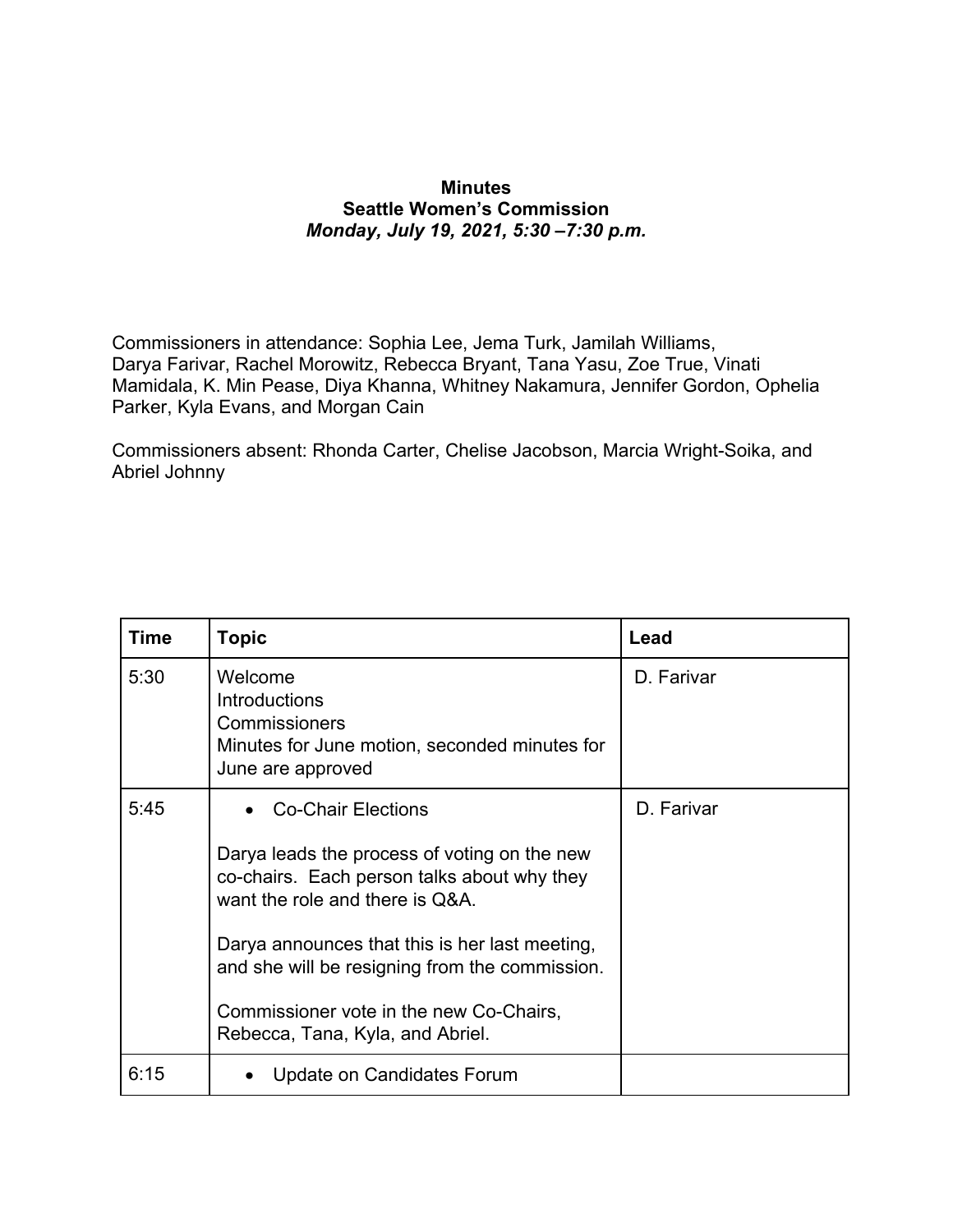|      | Candidate forums have been going well<br>and the next one is tomorrow for City<br>Council #8 and there is also one<br>Thursday, July 22, 2021, for City Council<br>Position #9 and the final one for the<br>Mayor on Thursday, July 29, 2021.                                                                                                                                                                                                                                                                                              |            |
|------|--------------------------------------------------------------------------------------------------------------------------------------------------------------------------------------------------------------------------------------------------------------------------------------------------------------------------------------------------------------------------------------------------------------------------------------------------------------------------------------------------------------------------------------------|------------|
| 6:15 | <b>Public Disclosure Request</b><br>1. Capitol Hill Pride<br>Commissioners discuss the PDR around<br>Capitol Hill Pride. It was noted that if<br>anyone has anything around it, put it in<br>the folder that Nona sent out to<br>everyone.                                                                                                                                                                                                                                                                                                 | D. Farivar |
| 6:20 | In Person Gathering Update<br>Rebecca talks about a get-together to<br>meet and have a picnic at a local park.<br>Commissioners discuss it and think it is a<br>good idea. Rebecca will send out the<br>details to the listsery.                                                                                                                                                                                                                                                                                                           | R. Bryant  |
| 6:55 | <b>Committee Report Out</b><br>Whitney, Jamilah and Min are on the<br>Communications team, and they are<br>putting out the word about the<br>candidates' forums on Twitter and<br>Facebook.<br>Policy and Research has no chair. It is<br>noted that they will work on selecting a<br>chair.<br>Retreat is discussed by Commissioners.<br>Marta explains how retreats were done<br>in the past as early as Oct but also in the<br>past years, they have been in January.<br>Tana suggests having the retreat early<br>before the holidays. | All        |